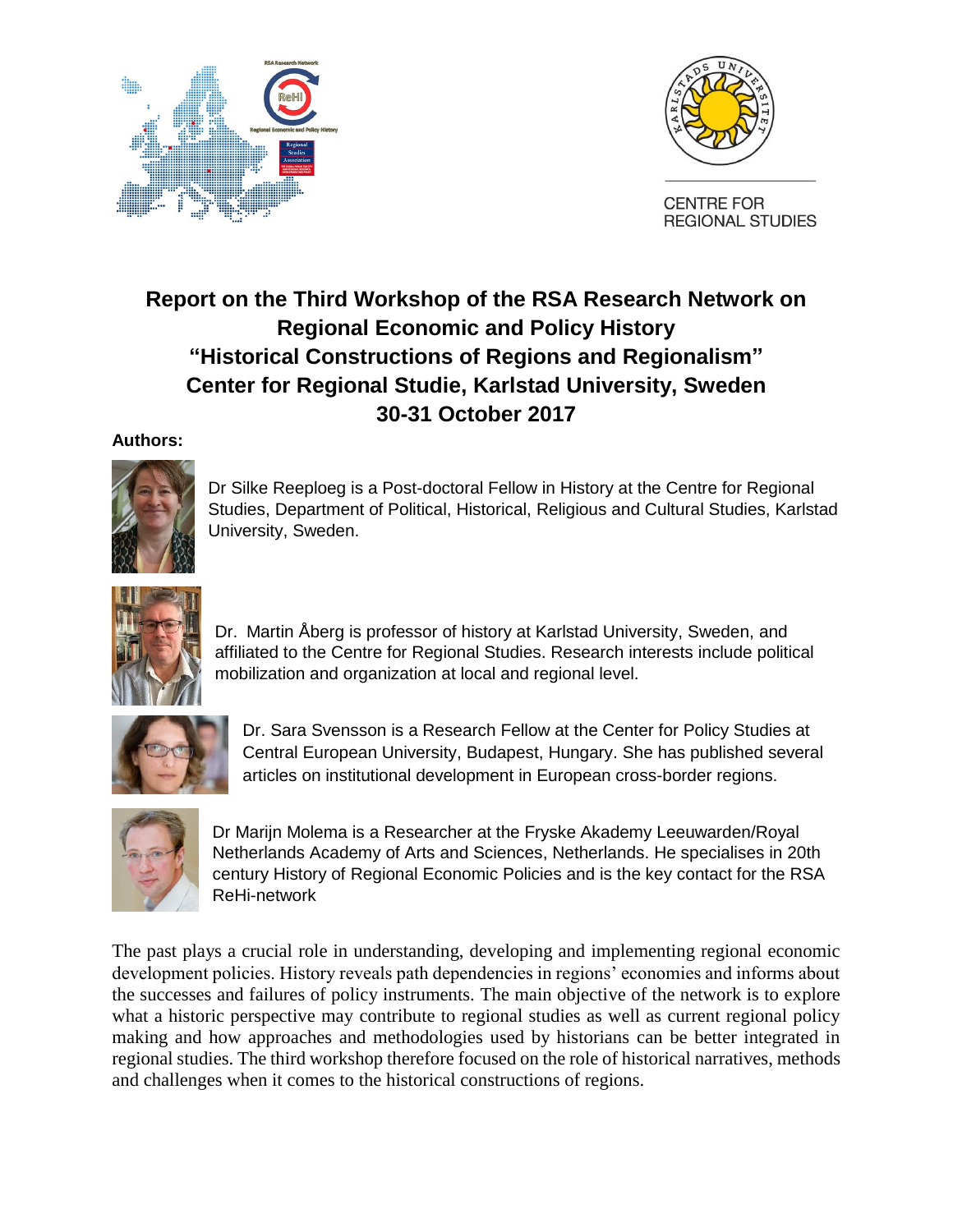



The workshop followed the two previous events in building interdisciplinary connections over a two-day lunch-to-lunch program. Discussions focused on the following questions: Historians tend to work inductively, whereas social science approaches to regional studies are mostly theory driven. How do historians manage the changing role and 'narrative' of the nation state relative to old and new regions? What can the changing role of the nation state learn us about the challenges and opportunities for region‐building in historical perspective? Which theoretical and methodological tools are necessary for understanding the dynamics of these processes? The two days were divided into guiding themes of narratives, methods and challenges, with the four panels on Geo-Historical Construction of Region, Theoretical Approaches and Challenges, Regionalism and Historical Legacy and Policy History exploring the themes from a wide geographical and theoretical perspective. Papers included case studies from China, Israel, Norway, Poland, South Africa, Sweden and Vietnam.

Three keynote lectures reflected further on individual aspects of both the use of history in the construction of regions and regionalism. Speakers identified significant links between the study of regions as sub-national and trans-national cultural and historical entities, with regions discussed as "Big Localities or Small Nation-states? Reflections on the Study of Regions" (Prof Dr Martin Åberg, Karlstad University, Sweden), "Place making and the cultural value of the arts: making sense of culture-led regeneration in post-industrial regions" (Prof Dr Natasha Vall, Teeside University, UK) and "Nordic regions and the politics of (re-)naming" (Prof Dr Peter Stadius, Helsinki University, Finland). Prof Dr Natasha Vall explored the relationship between cultural history and place making. Exemplified by the Northeast England, she showed how the community arts movements of the 1960s and 1970 preceded and influenced processes of culture-led regeneration in post-industrial regions. Contemporary history shows signs of a continuously use and re-use of cultural symbols, which affect cities of regions. Another keynote lecture provided by Prof Dr Peter Stadius reflected on current trends of global branding, in which older regions (i.e. Scania in the South of Sweden) lost ground to newer constructions (such as the Oresund regions driven forward by the bridge between Copenhagen en Malmö). Another example is the Barentsz Region, constructed in the northern part of Scandinavia since the beginning of the 1990s, which has effectively overshadowed older regional constructions. The lectures together with the presentations thus illuminated important connections between the study of regions as sub-national and trans-national cultural and historical entities.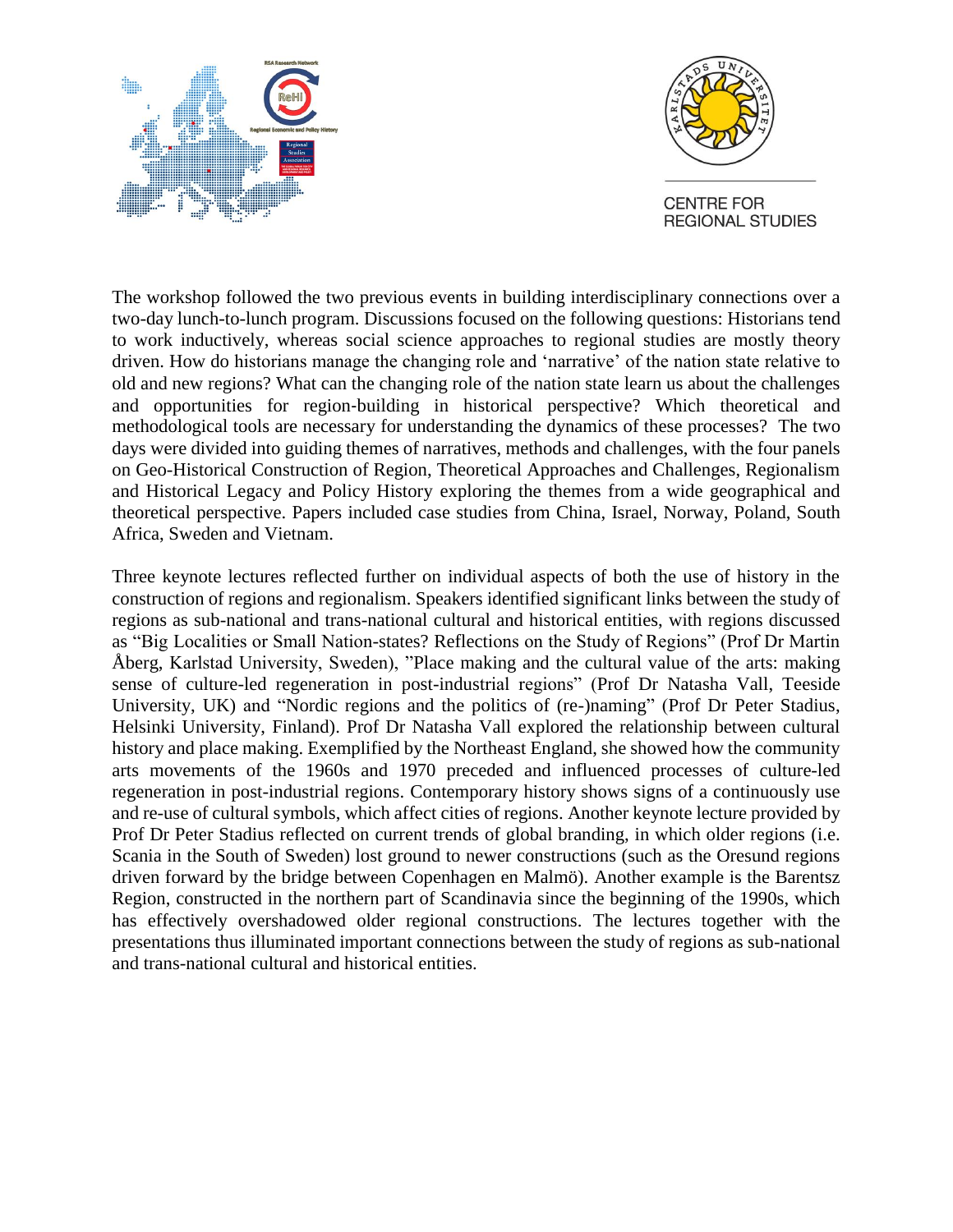





Day 1 began with Tomer Dekel, Ben-Gurion University of Negev (BGU), Israel investigating *A Geo-historical Analysis of the Production of the 'Sayig', Israel*, which focused on Bedouin informal and highly poor localities that surround the industrial (mostly Jewish) city of Beer-Sheba. Here (regional) space has often been analyzed within a dichotomy of a State-Bedouins conflict. However, another perspective points to the rising role of other networks, such as Bedouin councils, human rights NGOs, international funds and institutions and nationalist and Islamic movements which all participate in the production of (geo-historical) knowledge, regional identities and insurgent planning and building, litigation and alternative planning. Ekanade Israel (University of Venda, South Africa) discussed the history of the African Union (AU) and the role of African regionalism in the context of globalization. Eva Svensson (Karlstad University) returned the focus to Sweden, with a new research project that aims to investigate the living conditions, economies, strategies, lifestyles and material cultures of subalterns and non-proprietors in different socioenvironmental contexts studied from an environmental justice-perspective. Her approach clearly demonstrated the advantages of connecting different historical approaches to examine large scale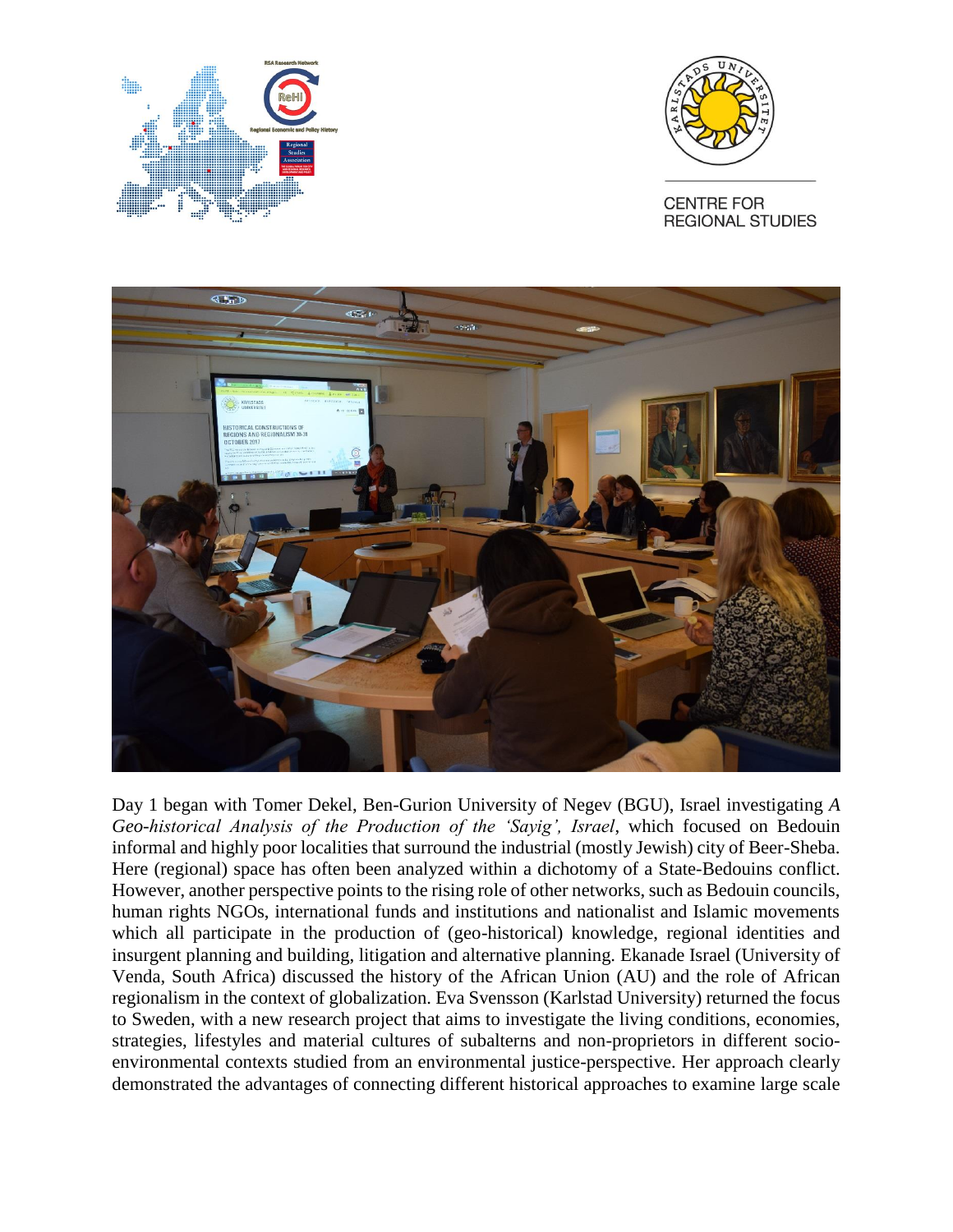



structural changes such as modernization, urbanization, industrialization and environmental degradation.

Localized strategies (both in the sub- and trans-national sense) and uses of the past also emerged as key themes and important elements for region-building for the next panel on *Theoretical Approaches and Challenges*. Eda Acara (Middle East Technical University Ankara), for example, provided a case study from Turkey that connected territorial practices, representations of territory and representational territories. In her paper *From Imperial Frontier to National Heartland: Turkey's Nation-Building in its European Province of Thrace (Trakya), 1920-1940* she showed how history can be used as a prism though which a frontier region is framed as a territorial integral to the nation-state, and even as a showcase for ideologies and ethnic constructions of a new "Turkishness". Clearly, historical construction of regions can take many shapes and forms that range from regions as territorial entities within nation-state building to regionalism as part of the 'spatial turn' in human and social sciences, where terms like *place*, *region, landscape* and *territorial identities* are conceptualized and problematized. It follows that we need to understand both the historical context in which relationships across territorial practices, representations of territory and representational territories are framed, as well as the resulting theoretical and administrative practices. Here the paper by Martin Åberg and Thomas Denk aided reflections on some of the theoretical dilemmas that both historians and social scientist encounter when using diachronic approaches. A 'historical turn' in regional studies, they argue, will add explanatory power to theory and analysis by providing a trans-disciplinary 'logic' which can include chronological, but also entangled histories that follow the back-and-forth movements of cultural transfer.

Day 2 connected issues around regionalism, historical legacy and policy histories. Mikolaj Herbst, Piotr W Wójcik from the Educational Research Institute Warsaw, for example, provided a fascinating investigation of the effect of 19th century partition of Poland on the present regional divergence in educational outcomes. Whether in a bottom‐top or top-down sense, regionalism clearly involves dimensions and processes which theoretically, extend beyond the nation state, but also incorporate historical aspects of the nation state itself. Also closely tied to these processes is the construction and reconstruction of regional identities on basis of perceived legacies and heritage. Here papers by Peter Olausson (Karlstad University) and Dag Hundstad (Høgskulen i Volda) provided Nordic perspectives on constructions of cultural border regions and Norwegian regionalism. Movign on to regionalism within the framework of the EU the panel on policy history demonstrated entirely new mechanisms for managing space, regional planning, and institutions. Duy Pham (Szent István University, Hungary), Haiyan Lu (University of Delft) and Okunade Samuel Kehinde (University of KwaZulu-Natal, South Africa) closed Day 2 with a series of non-European case studies that explored the more recent policy histories of macro- and city-regions.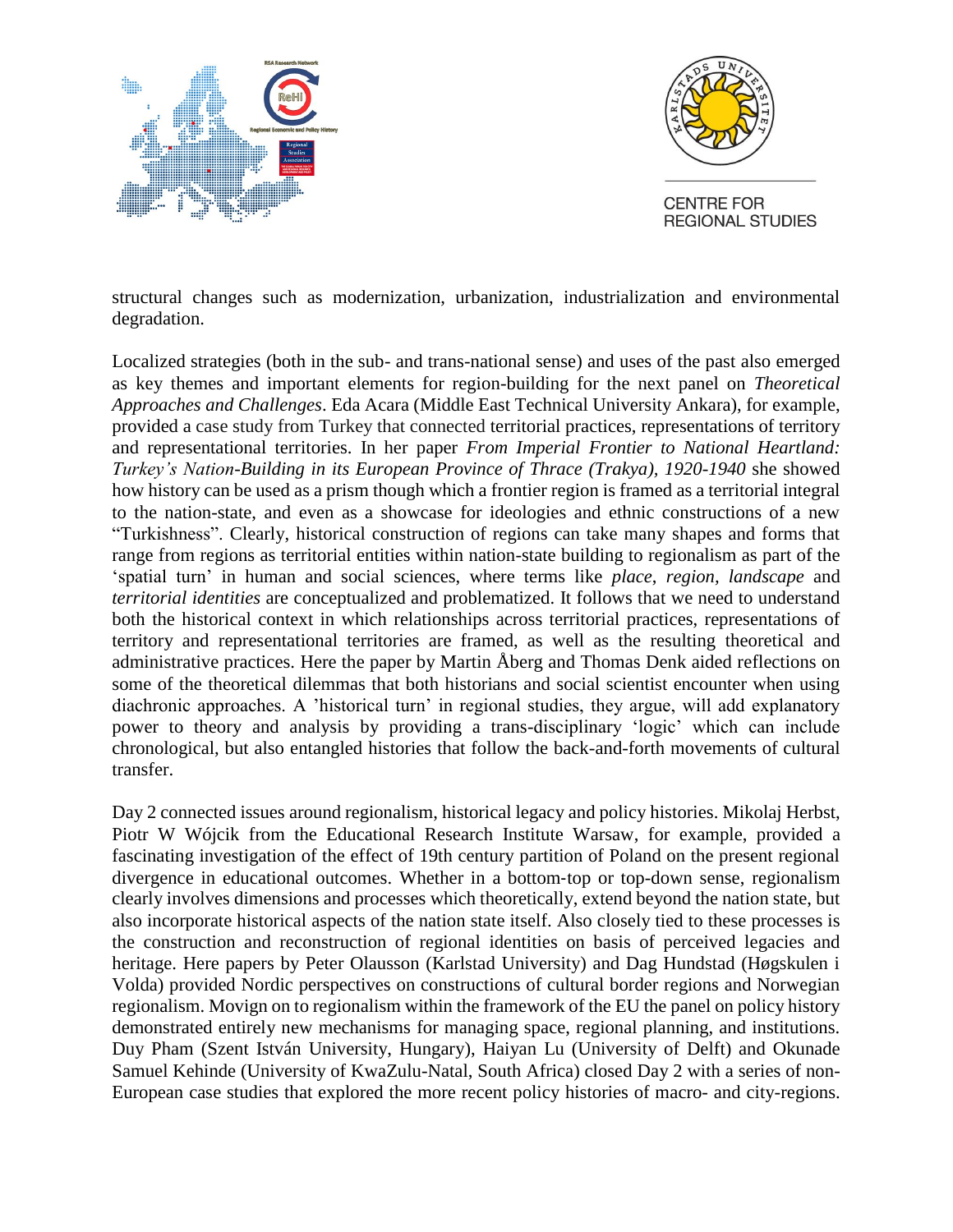



Their papers demonstrated that history also plays a role in enhancing the competitiveness of regions and that regional policies can have important effects on social cohesion and economic growth. Day 2 closed with a discussion on a publication strategy for the network, which will now be agreed upon by network members, with a view to making a selection of the papers presented so far available via a special issue during 2018. **The fourth RSA ReHi workshop will take place at Leeuwarden, Netherlands on 15 and 16 January 2018 under the title of "An historical account of regional resilience".** For further information see: <http://www.regionalstudies.org/events/>



Group photo, from left to right: (back row) Tomer Dekel (Ben-Gurion University of Negev, Israel), Eda Acara (Middle East Technical University Ankara, Turkey), Natasha Vall (Teeside University, UK), Catarina Karlsson (Jernkontoret, Sweden), Mark Magnuson (Karlstad University, Sweden), Martin Åberg (Karlstad University, Sweden), Thomas Denk (Örebro University, Sweden), (middle row) Peter Olausson (Karlstad University, Sweden), Dag Hundstad (Høgskulen i Volda, Norway), Haiyan Lu (University of Delft, Netherlands), (front row) Duy Pham (Szent István University, Hungary), Sara Svensson (Central European University, Budapest, Hungary), Marijn Molema (Fryske Akademy Leeuwarden/Royal Netherlands Academy of Arts and Sciences), Mikolaj Herbst,Educational Research Institute Warsaw, Poland).